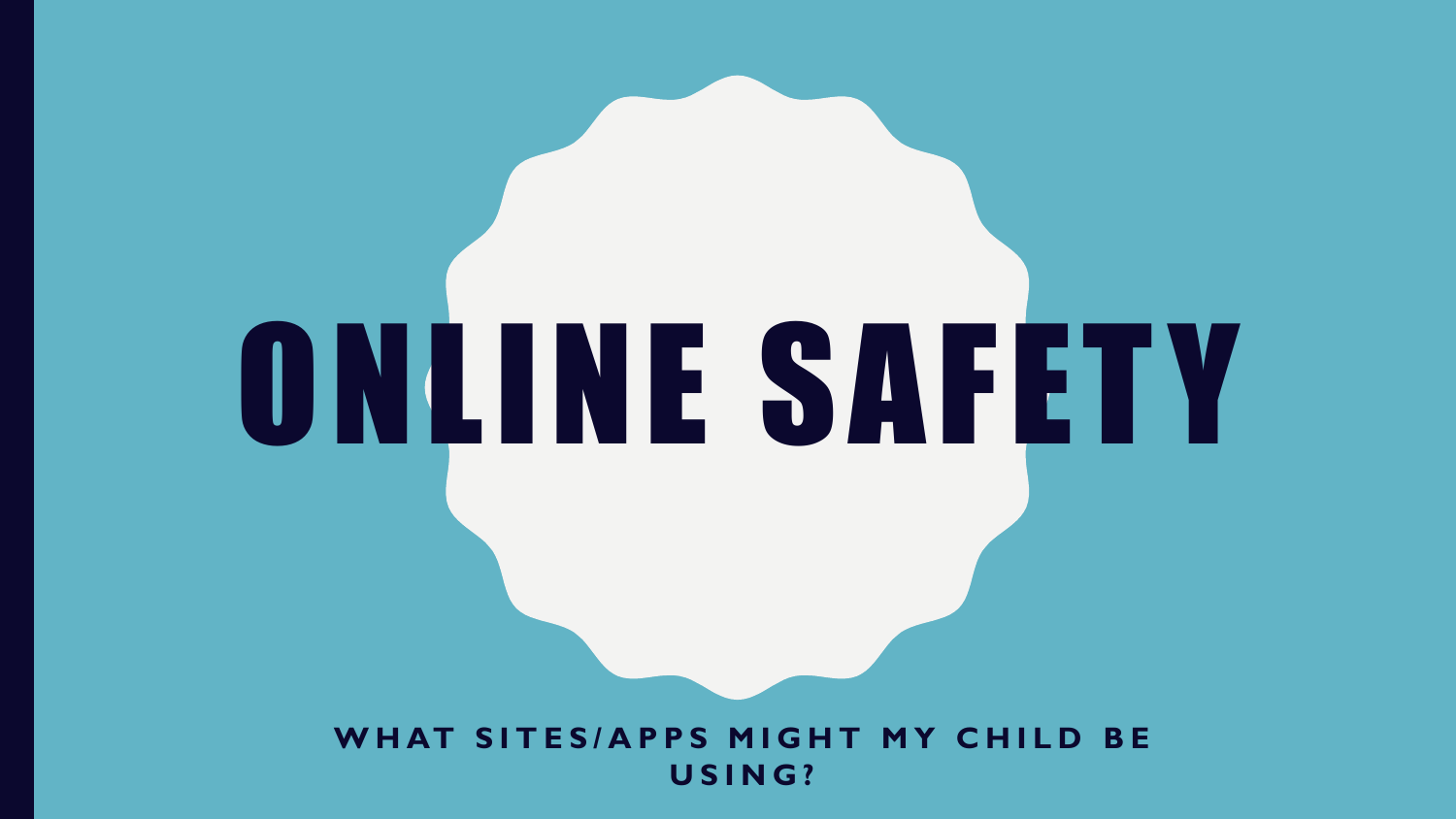# AGE RATINGS



#### **What are age ratings?**

• Age ratings are recommendations for parents and carers to help them decide what is appropriate for their child depending on what stage of development they are at. Legally, schools and cinemas must follow the age ratings given on games, dvds and computer apps.

#### **Why are age ratings important?**

• Age ratings offer clear guidance to parents and children so that people can choose content well. We know that every family is different and that everyone is affected differently by content, so they offer parents, carers and children a useful guide to what's suitable and play a valuable part in helping them decide, and even negotiate, whether they can play video games, watch films or download apps.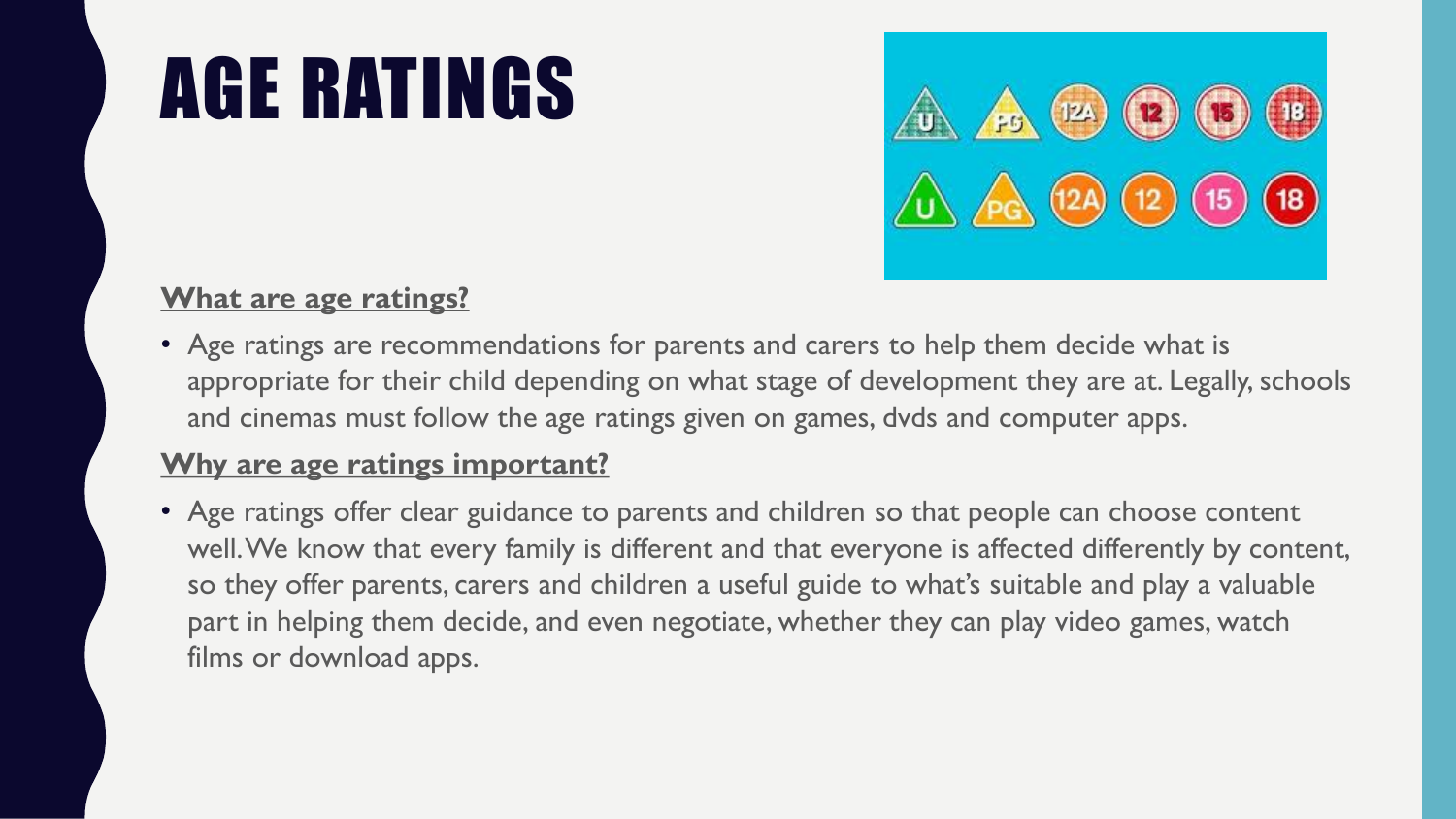## WHATSAPP



#### **What does it do?**

• Lets you send text messages, audio messages, videos, and photos to one or many people with no message limits or fees.

- It has an age limit of 16+
- It automatically connects you to all your contacts that already use the app.
- It encourages you to invite people in your contacts to the app if they don't already have it.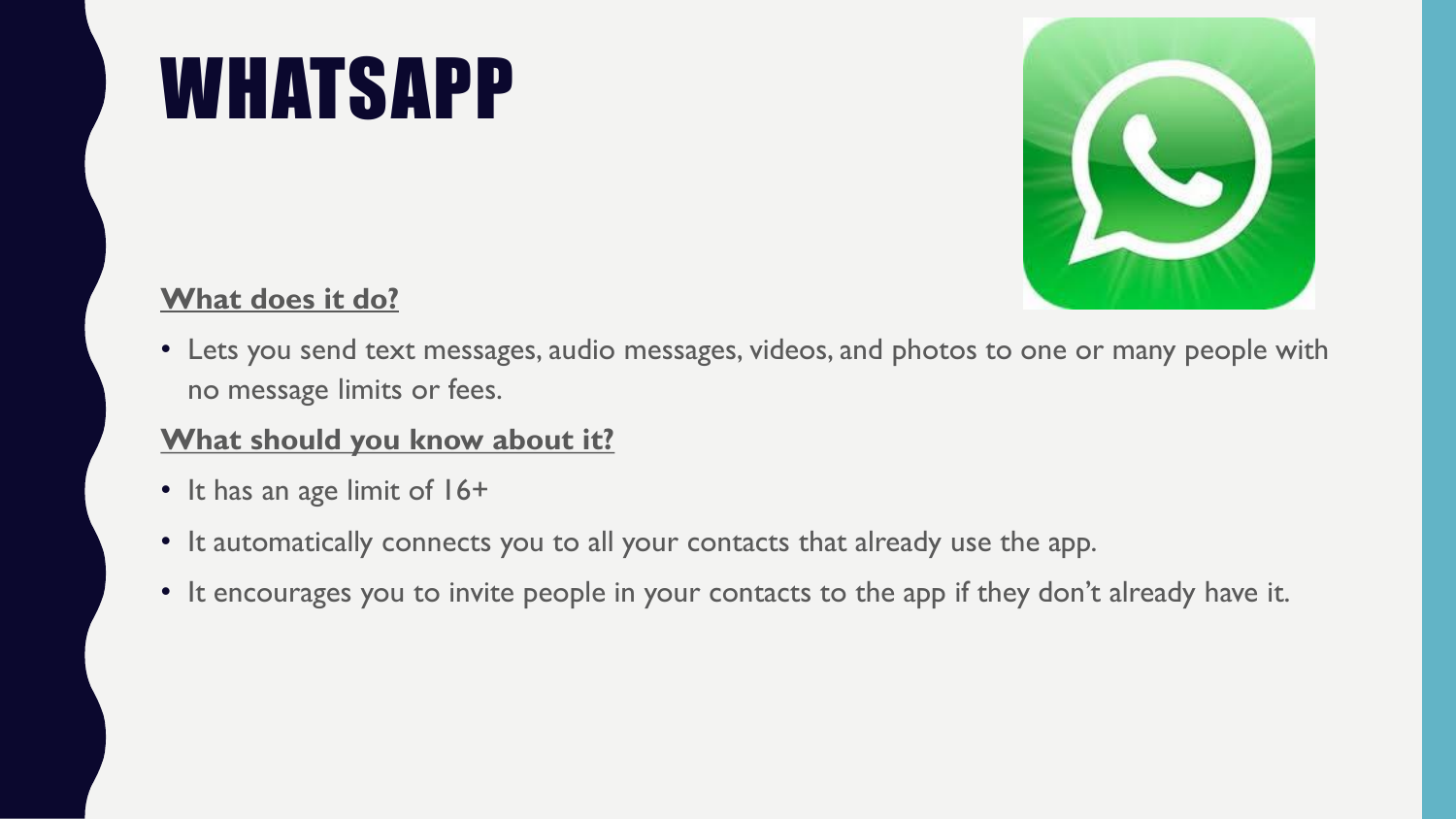# TIKTOK



#### **What is it?**

• A performance- and video-sharing social network that mostly features teens lip-synching to famous songs but also includes some original song writing and singing. Users can build up a following among friends or share posts publicly.

- It has an age rating of 12+
- There is an app called 'TikTok for younger users' which has content suitable for under 13's
- As there is a mix of adult and teen users, swearing and sexual references occur a lot
- If the account is public, anyone can follow you and comment on your posts which can lead to comments about the user's body and sexual references.
- Children can become addicted to getting more followers as it makes them feel important. This can lead to children spending more time on the app or feeling bad if they don't get more followers.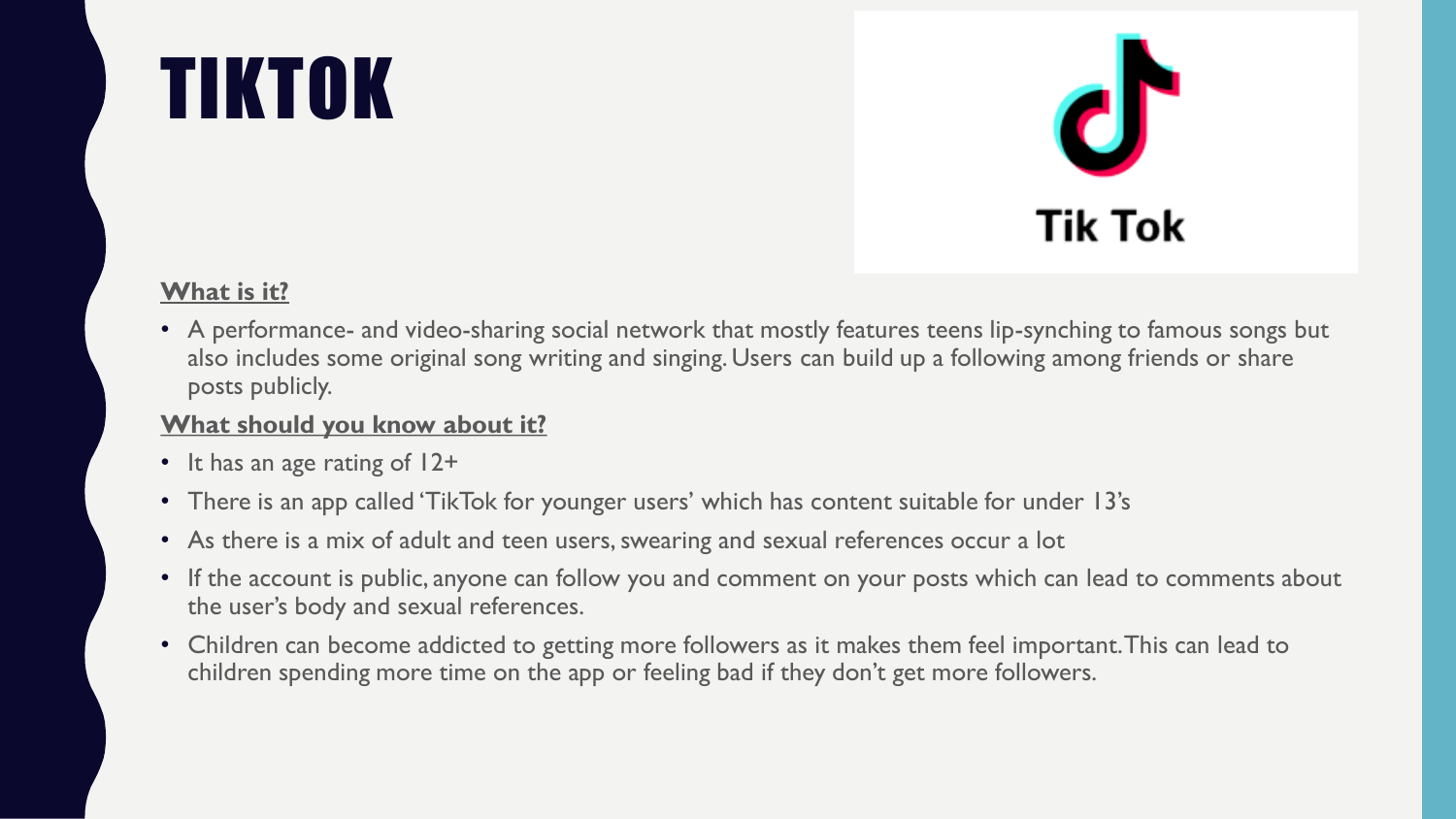# TIKTOK



#### **What do we suggest?**

If you have allowed your child an account on TikTok we suggest the following:

- Know your child's password so that you can see what they are doing on their account.
- If you have a TikTok account yourself, follow your child so that you can see what they are posting.
- Ensure your child has their account set to private, this means that people have to request to follow them. Your child can then make sure that they are only followed by people they know.
- If someone your child doesn't know tries to follow them, block the user so that they can not ask again.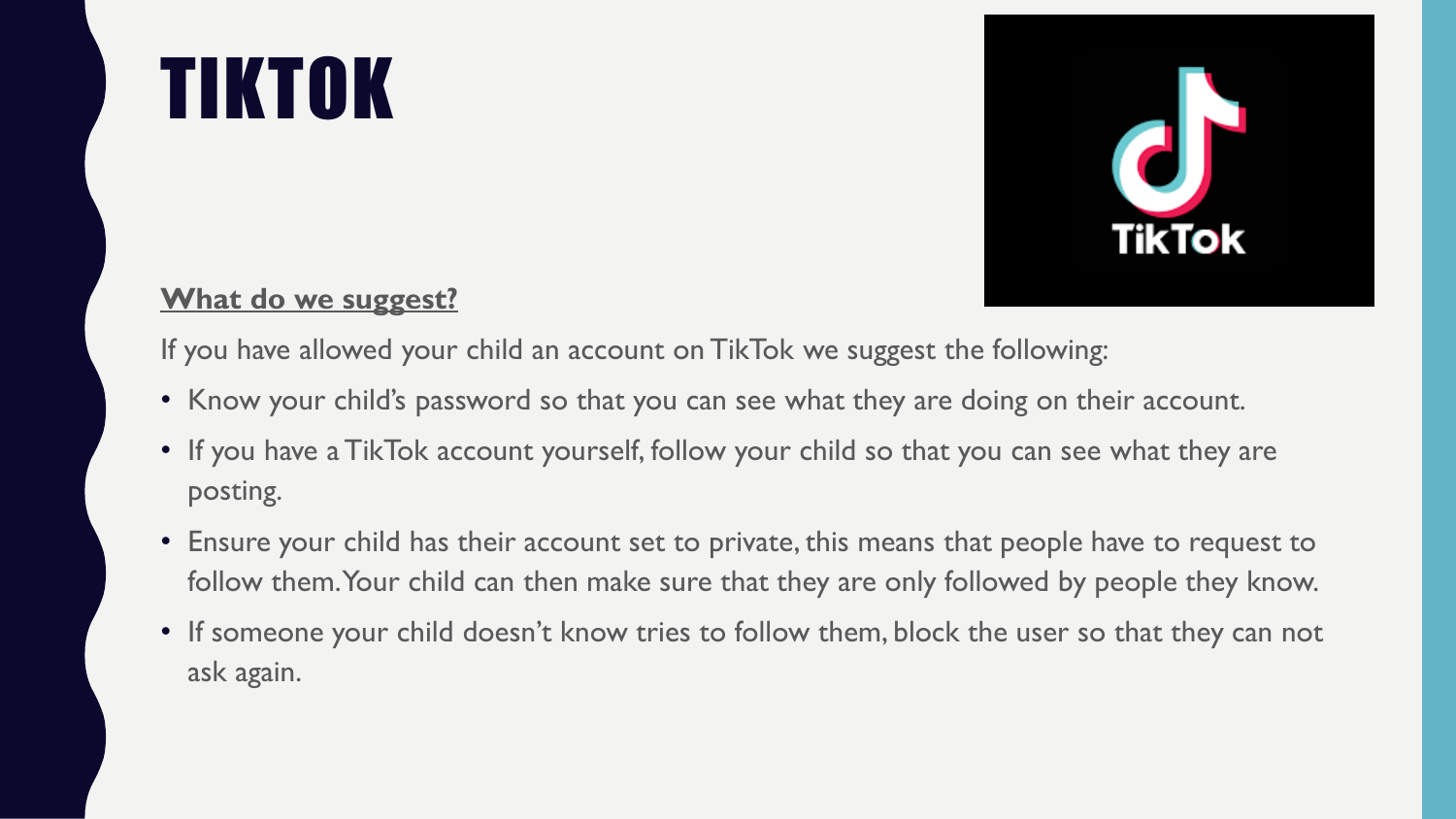# TWITTER



#### **What is it?**

• A microblogging tool that allows users to post brief, 140-character messages -- called "tweets" - and follow other users' activities. It's not only for adults; teens like using it to share information about their life and keep up with news and celebrities.

- It has an age rating of 13+
- Most children tweet publicly which means that anyone can see their tweet. It is possible to have a private account and tweet privately.
- Tweets are uploaded instantly and if you then delete it can have been read by anyone before it was deleted.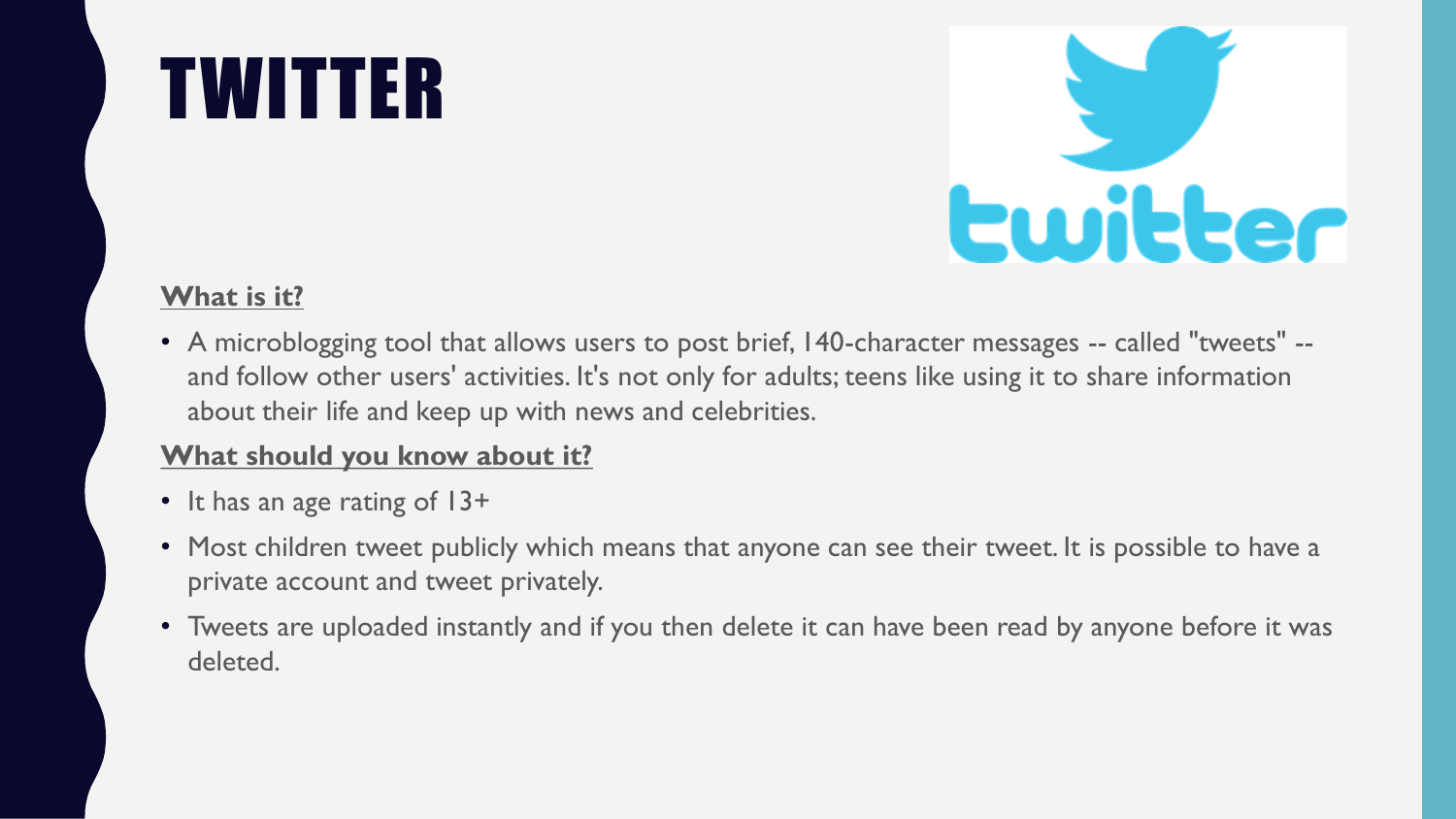# SNAPCHAT



#### **What is it?**

• A messaging app that lets users put a time limit on the pictures and videos they send before they disappear. Most teens use the app to share goofy or embarrassing photos without the risk of them going public. However, there are lots of opportunities to use it in other ways.

- It has an age rating of 13+
- **It's a myth that Snapchats go away forever.** Whenever an image is sent, it never truly goes away. It is also possible for deleted snapchats to be recovered.
- Anyone can ask to connect with you.
- There's a lot of content unsuitable for children. Snapchat's Discover feature offers a grab-bag of articles, videos, and quizzes from magazine publishers, TV networks, and online sources mostly about pop culture, celebrities, and relationships.
- It can lead to sexting which is the sending, receiving, or forwarding of sexually explicit messages or photographs.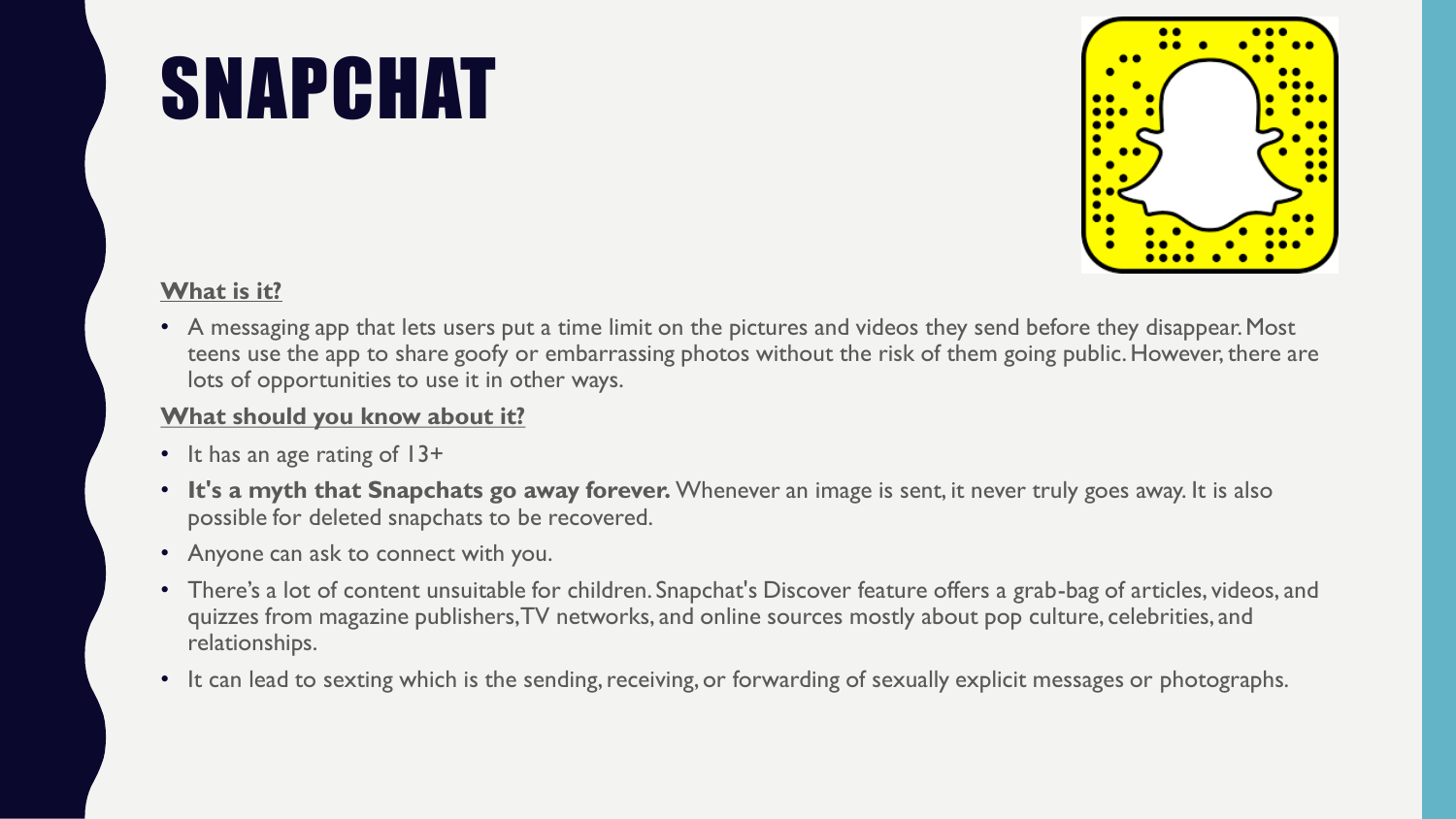# INSTAGRAM



#### **What is it?**

• An app that lets users snap, edit, and share photos and 15-second videos, either publicly or within a private network of followers. It unites the most popular features of social media sites: sharing, seeing, and commenting on photos. It also lets you apply fun filters and effects to your photos, making them look high-quality and artistic.

- It has an age rating of 13+
- **Teens are on the lookout for "likes."** Similar to the way they use Facebook, teens may measure the "success" of their photos -- even their self-worth -- by the number of likes or comments they receive.
- Photos and videos shared on Instagram are public unless privacy settings are changed. Hashtags (#) and location information can make photos even more visible to people beyond a user's followers if his or her account is public.
- You can send private messages to others.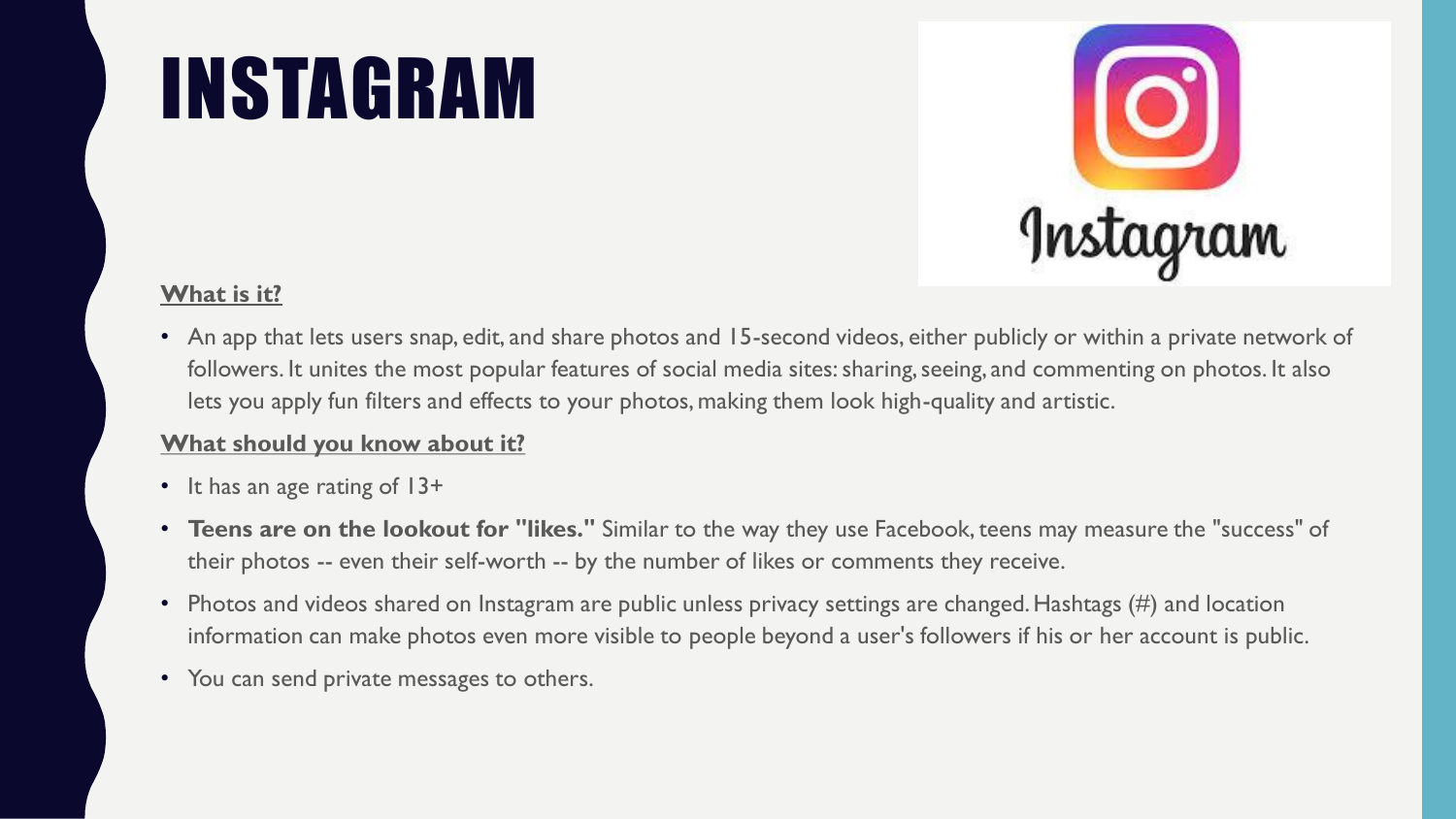# YOUTUBE CHANNEL

# **E** YouTube

#### **What is it?**

• YouTube allows you to watch, create and comment on videos. By creating your own channel you'll have a public profile which means that anyone can watch and comment on your videos.

- It has an age rating of 13+
- Anyone can post comments and watch the videos. Some comments posted are unsuitable for children to be reading and can make them feel uncomfortable.
- If your child is wearing their school uniform anyone can find out roughly where they live.